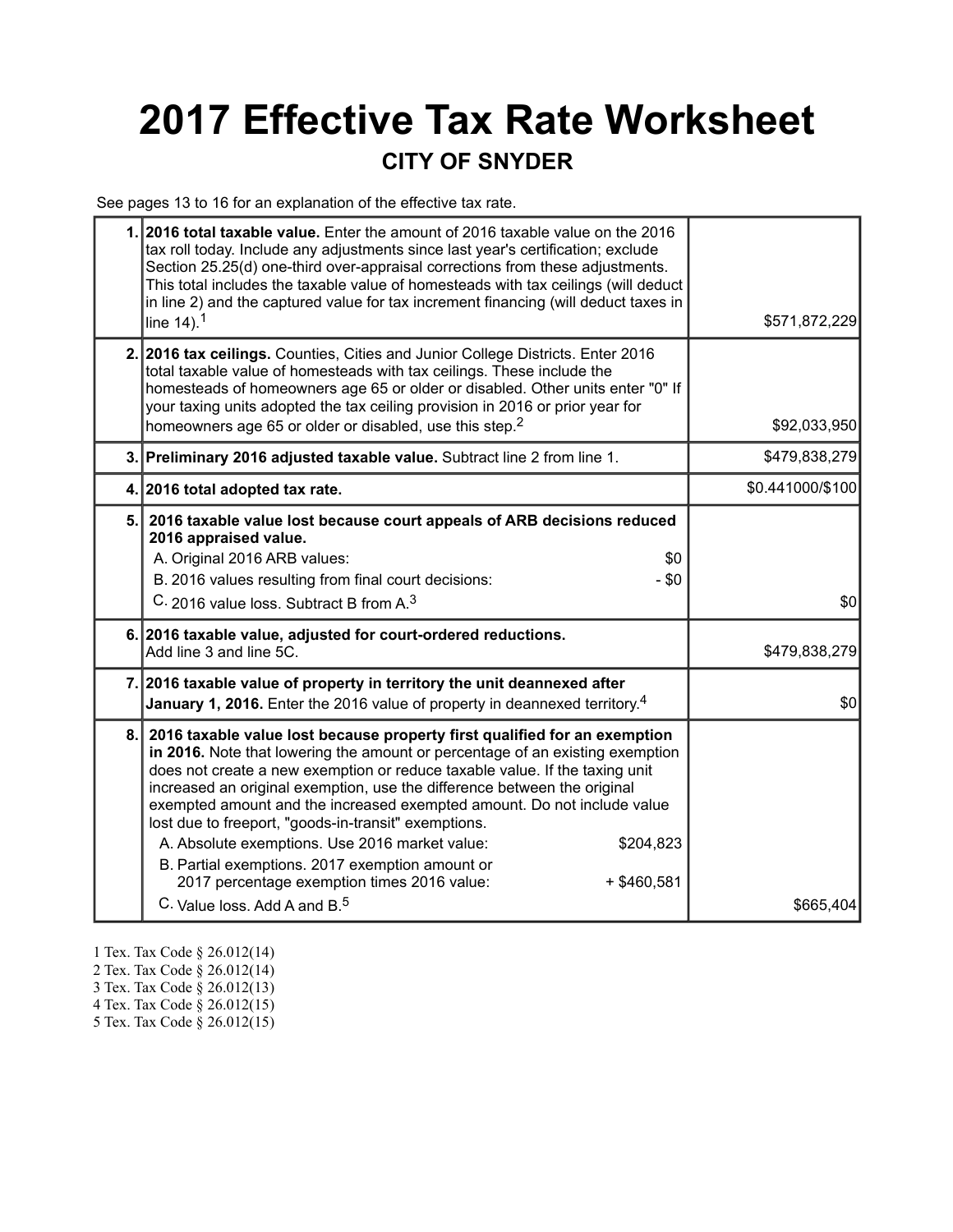# **2017 Effective Tax Rate Worksheet (continued) CITY OF SNYDER**

| 9.   | 2016 taxable value lost because property first qualified for agricultural<br>appraisal (1-d or 1-d-1), timber appraisal, recreational/scenic appraisal or<br>public access airport special appraisal in 2017. Use only those properties<br>that first qualified in 2017; do not use properties that qualified in 2016.<br>A. 2016 market value:<br>\$0<br>$-$ \$0<br>B. 2017 productivity or special appraised value:                                           |               |
|------|-----------------------------------------------------------------------------------------------------------------------------------------------------------------------------------------------------------------------------------------------------------------------------------------------------------------------------------------------------------------------------------------------------------------------------------------------------------------|---------------|
|      | C. Value loss, Subtract B from A. <sup>6</sup>                                                                                                                                                                                                                                                                                                                                                                                                                  | \$0           |
|      | 10. Total adjustments for lost value. Add lines 7, 8C and 9C.                                                                                                                                                                                                                                                                                                                                                                                                   | \$665,404     |
|      | 11. 2016 adjusted taxable value. Subtract line 10 from line 6.                                                                                                                                                                                                                                                                                                                                                                                                  | \$479,172,875 |
|      | 12. Adjusted 2016 taxes. Multiply line 4 by line 11 and divide by \$100.                                                                                                                                                                                                                                                                                                                                                                                        | \$2,113,152   |
|      | 13. Taxes refunded for years preceding tax year 2016. Enter the amount of<br>taxes refunded by the taxing unit for tax years preceding tax year 2016. Types<br>of refunds include court decisions, Tax Code § 25.25(b) and (c) corrections and<br>Tax Code § 31.11 payment errors. Do not include refunds for tax year 2016.<br>This line applies only to tax years preceding tax year 2016. <sup>7</sup>                                                       | \$1,518       |
|      | 14. Taxes in tax increment financing (TIF) for tax year 2016. Enter the amount of<br>taxes paid into the tax increment fund for a reinvestment zone as agreed by the<br>taxing unit. If the unit has no 2017 captured appraised value in Line 16D, enter<br>"0". <sup>8</sup>                                                                                                                                                                                   | \$47,344      |
|      | 15. Adjusted 2016 taxes with refunds and TIF adjustment. Add lines 12 and 13,<br>subtract line 14.9                                                                                                                                                                                                                                                                                                                                                             | \$2,067,326   |
| 16.1 | Total 2017 taxable value on the 2017 certified appraisal roll today. This<br>value includes only certified values and includes the total taxable value of<br>homesteads with tax ceilings (will deduct in line 18). These homesteads<br>includes homeowners age 65 or older or disabled. <sup>10</sup><br>A. Certified values only:<br>\$566,135,174<br>B. Counties: Include railroad rolling stock<br>values certified by the Comptroller's office:<br>$+$ \$0 |               |

6 Tex. Tax Code § 26.012(15) 7 Tex. Tax Code § 26.012(13) 8 Tex. Tax Code § 26.03(c) 9 Tex. Tax Code § 26.012(13) 10 Tex. Tax Code § 26.012(15)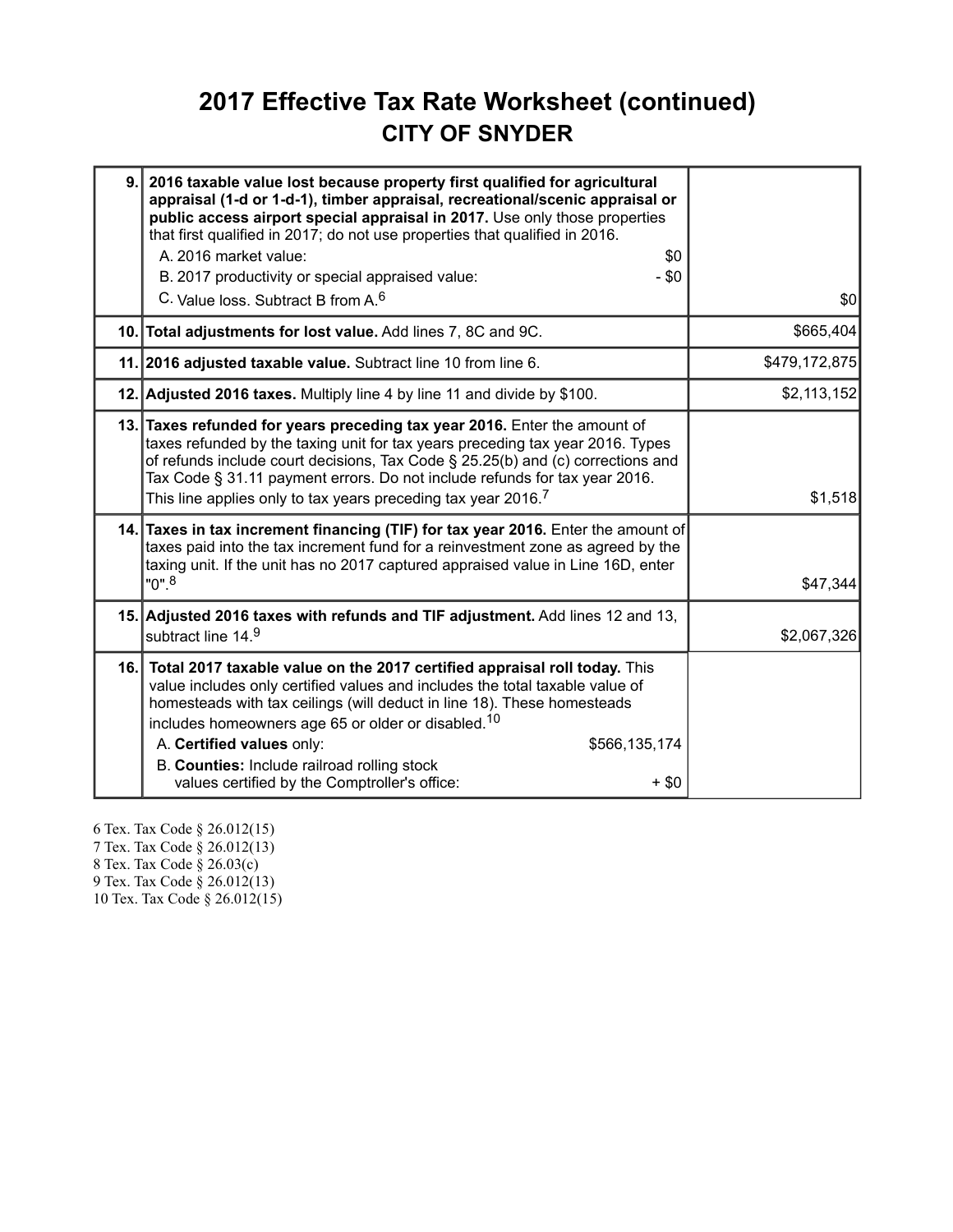# **2017 Effective Tax Rate Worksheet (continued) CITY OF SNYDER**

| 16.<br>(cont.) | C. Pollution control exemption: Deduct the value<br>of property exempted for the current tax year for<br>the first time as pollution control property:<br>D. Tax increment financing: Deduct the 2017<br>captured appraised value of property taxable by a<br>taxing unit in a tax increment financing zone for<br>which the 2017 taxes will be deposited into the tax<br>increment fund. Do not include any new property<br>value that will be included in line 21 below. <sup>11</sup><br>E. Total 2017 value. Add A and B, then subtract C<br>and D.                                                                                                                                                                                                                                                                                                                                                                                                                                                                                                                                                                                                                                                                                                       | $-$ \$0<br>$-$ \$22,976,181 | \$543,158,993 |
|----------------|---------------------------------------------------------------------------------------------------------------------------------------------------------------------------------------------------------------------------------------------------------------------------------------------------------------------------------------------------------------------------------------------------------------------------------------------------------------------------------------------------------------------------------------------------------------------------------------------------------------------------------------------------------------------------------------------------------------------------------------------------------------------------------------------------------------------------------------------------------------------------------------------------------------------------------------------------------------------------------------------------------------------------------------------------------------------------------------------------------------------------------------------------------------------------------------------------------------------------------------------------------------|-----------------------------|---------------|
| 17.1           | Total value of properties under protest or not included on certified<br>appraisal roll. <sup>12</sup><br>A. 2017 taxable value of properties under<br>protest. The chief appraiser certifies a list of<br>properties still under ARB protest. The list shows<br>the appraisal district's value and the taxpayer's<br>claimed value, if any or an estimate of the value if<br>the taxpayer wins. For each of the properties<br>under protest, use the lowest of these values.<br>Enter the total value. <sup>13</sup><br>B. 2017 value of properties not under protest or<br>included on certified appraisal roll. The chief<br>appraiser gives taxing units a list of those taxable<br>properties that the chief appraiser knows about<br>but are not included at appraisal roll certification.<br>These properties also are not on the list of<br>properties that are still under protest. On this list<br>of properties, the chief appraiser includes the<br>market value, appraised value and exemptions<br>for the preceding year and a reasonable estimate<br>of the market value, appraised value and<br>exemptions for the current year. Use the lower<br>market, appraised or taxable value (as<br>appropriate). Enter the total value. <sup>14</sup> | \$7,078,328<br>$+$ \$0      |               |

11 Tex. Tax Code § 26.03(c)

12 Tex. Tax Code § 26.01(c)

13 Tex. Tax Code § 26.04 and 26.041

14 Tex. Tax Code § 26.04 and 26.041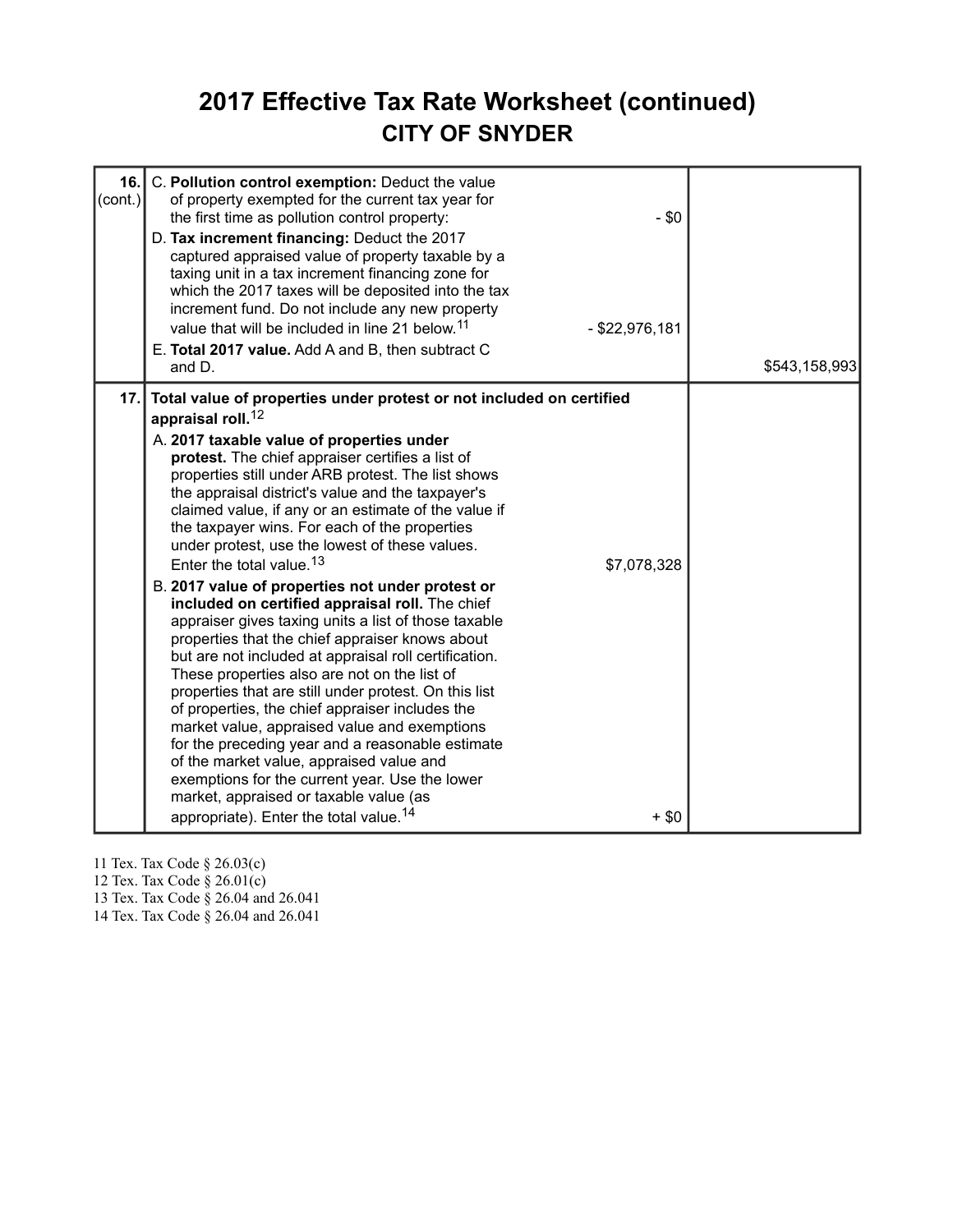# **2017 Effective Tax Rate Worksheet (continued) CITY OF SNYDER**

| 17.<br>(cont.) | C. Total value under protest or not certified. Add<br>A and B.                                                                                                                                                                                                                                                                                                                                                                                                                                                                                                                                                                     | \$7,078,328    |
|----------------|------------------------------------------------------------------------------------------------------------------------------------------------------------------------------------------------------------------------------------------------------------------------------------------------------------------------------------------------------------------------------------------------------------------------------------------------------------------------------------------------------------------------------------------------------------------------------------------------------------------------------------|----------------|
|                | 18. 2017 tax ceilings. Counties, cities and junior colleges enter 2017 total taxable<br>value of homesteads with tax ceilings. These include the homesteads of<br>homeowners age 65 or older or disabled. Other taxing units enter "0". If your<br>taxing units adopted the tax ceiling provision in 2016 or prior year for<br>homeowners age 65 or older or disabled, use this step. <sup>15</sup>                                                                                                                                                                                                                                | \$87,660,330   |
|                | 19. 2017 total taxable value. Add lines 16E and 17C. Subtract line 18.                                                                                                                                                                                                                                                                                                                                                                                                                                                                                                                                                             | \$462,576,991  |
|                | 20. Total 2017 taxable value of properties in territory annexed after January 1,<br>2008. Include both real and personal property. Enter the 2017 value of property<br>in territory annexed. <sup>16</sup>                                                                                                                                                                                                                                                                                                                                                                                                                         | \$0            |
|                | 21. Total 2017 taxable value of new improvements and new personal property<br>located in new improvements. New means the item was not on the appraisal<br>roll in 2016. An improvement is a building, structure, fixture or fence erected on<br>or affixed to land. New additions to existing improvements may be included if<br>the appraised value can be determined. New personal property in a new<br>improvement must have been brought into the taxing unit after January 1, 2016<br>and be located in a new improvement. New improvements do include property<br>on which a tax abatement agreement has expired for 2017.17 | \$3,965,258    |
|                | 22. Total adjustments to the 2017 taxable value. Add lines 20 and 21.                                                                                                                                                                                                                                                                                                                                                                                                                                                                                                                                                              | \$3,965,258    |
|                | 23. 2017 adjusted taxable value. Subtract line 22 from line 19.                                                                                                                                                                                                                                                                                                                                                                                                                                                                                                                                                                    | \$458,611,733  |
|                | 24. 2017 effective tax rate. Divide line 15 by line 23 and multiply by \$100. <sup>18</sup>                                                                                                                                                                                                                                                                                                                                                                                                                                                                                                                                        | \$0.4507/\$100 |
|                | 25. COUNTIES ONLY. Add together the effective tax rates for each type of tax the<br>county levies. The total is the 2017 county effective tax rate. <sup>19</sup>                                                                                                                                                                                                                                                                                                                                                                                                                                                                  |                |
|                | <b>Fund Name</b><br><b>Tax Rate</b><br>${field36.1}$<br>${field36.2}$                                                                                                                                                                                                                                                                                                                                                                                                                                                                                                                                                              | $$$ /\$100     |

15 Tex. Tax Code § 26.012(6)

16 Tex. Tax Code § 26.012(17)

17 Tex. Tax Code § 26.012(17)

18 Tex. Tax Code § 26.04(c)

19 Tex. Tax Code § 26.04(d)

A county, city or hospital district that adopted the additional sales tax in November 2016 or in May 2017 must adjust its effective tax rate. *The Additional Sales Tax Rate Worksheet* on page 39 sets out this adjustment. Do not forget to complete the *Additional Sales Tax Rate Worksheet* if the taxing unit adopted the additional sales tax on these dates.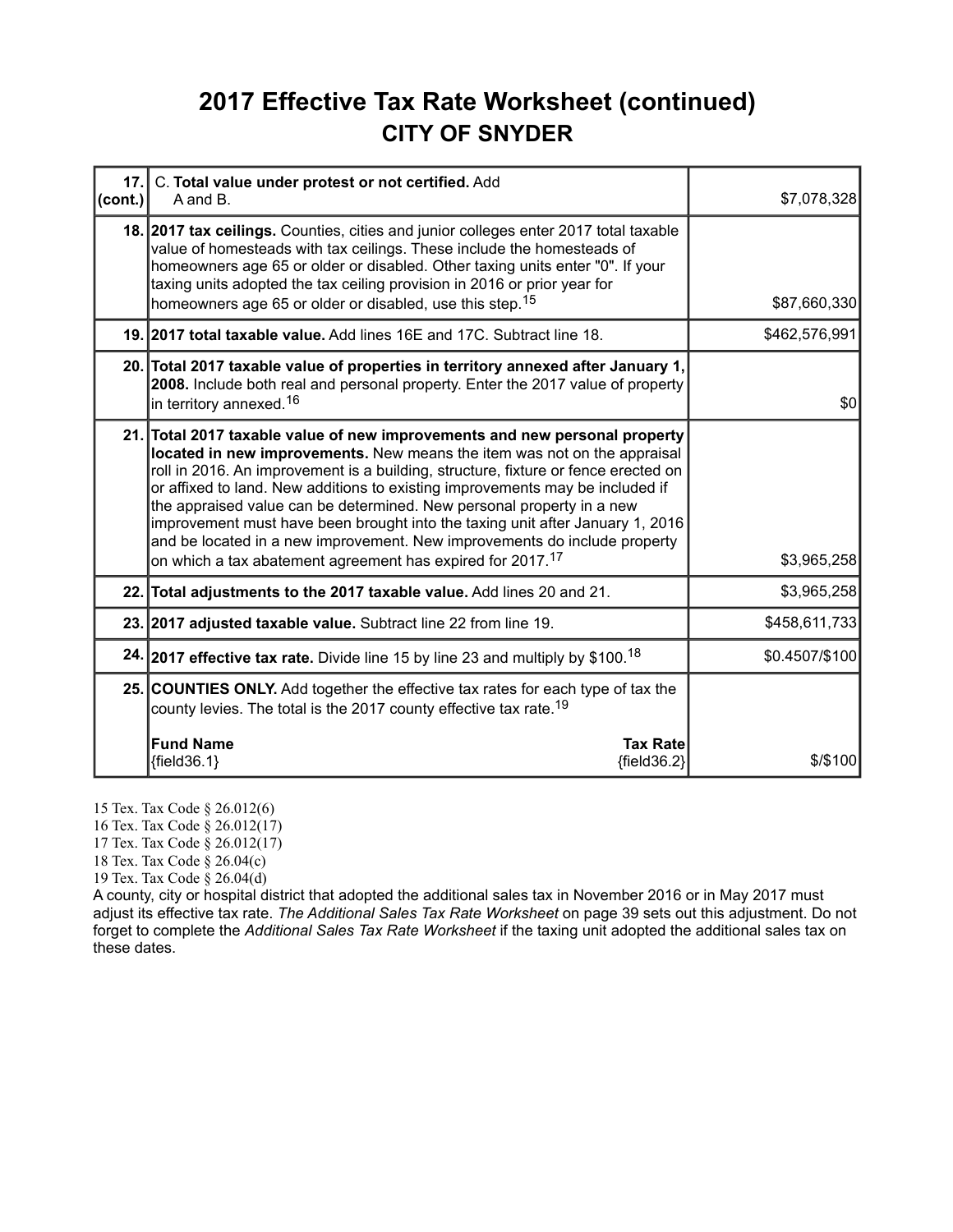# **2017 Rollback Tax Rate Worksheet**

#### **CITY OF SNYDER**

See pages 17 to 21 for an explanation of the rollback tax rate.

|      | 26. 2016 maintenance and operations (M&O) tax rate.                                                                                                                                                                                                                                                                                                                                                                                                                                                                                                                                                                                                                         | \$0.441000/\$100     |
|------|-----------------------------------------------------------------------------------------------------------------------------------------------------------------------------------------------------------------------------------------------------------------------------------------------------------------------------------------------------------------------------------------------------------------------------------------------------------------------------------------------------------------------------------------------------------------------------------------------------------------------------------------------------------------------------|----------------------|
|      | 27. 2016 adjusted taxable value. Enter the amount from line 11.                                                                                                                                                                                                                                                                                                                                                                                                                                                                                                                                                                                                             | \$479,172,875        |
| 28.1 | 2016 M&O taxes.<br>\$2,113,152<br>A. Multiply line 26 by line 27 and divide by \$100.<br>B. Cities, counties and hospital districts with<br>additional sales tax: Amount of additional sales<br>tax collected and spent on M&O expenses in<br>2016. Enter amount from full year's sales tax<br>revenue spent for M&O in 2016 fiscal year, if any.<br>Other units, enter "0." Counties exclude any<br>amount that was spent for economic development<br>grants from the amount of sales tax spent.<br>+ \$229,884<br>C. Counties: Enter the amount for the state criminal<br>justice mandate. If second or later year, the<br>amount is for increased cost above last year's |                      |
|      | amount. Other units, enter "0."<br>D. Transferring function: If discontinuing all of a<br>department, function or activity and transferring it<br>to another unit by written contract, enter the<br>amount spent by the unit discontinuing the<br>function in the 12 months preceding the month of<br>this calculation. If the unit did not operate this<br>function for this 12-month period, use the amount<br>spent in the last full fiscal year in which the unit<br>operated the function. The unit discontinuing the<br>function will subtract this amount in H below. The<br>unit receiving the function will add this amount in<br>H below. Other units, enter "0." | $+$ \$0<br>$+/-$ \$0 |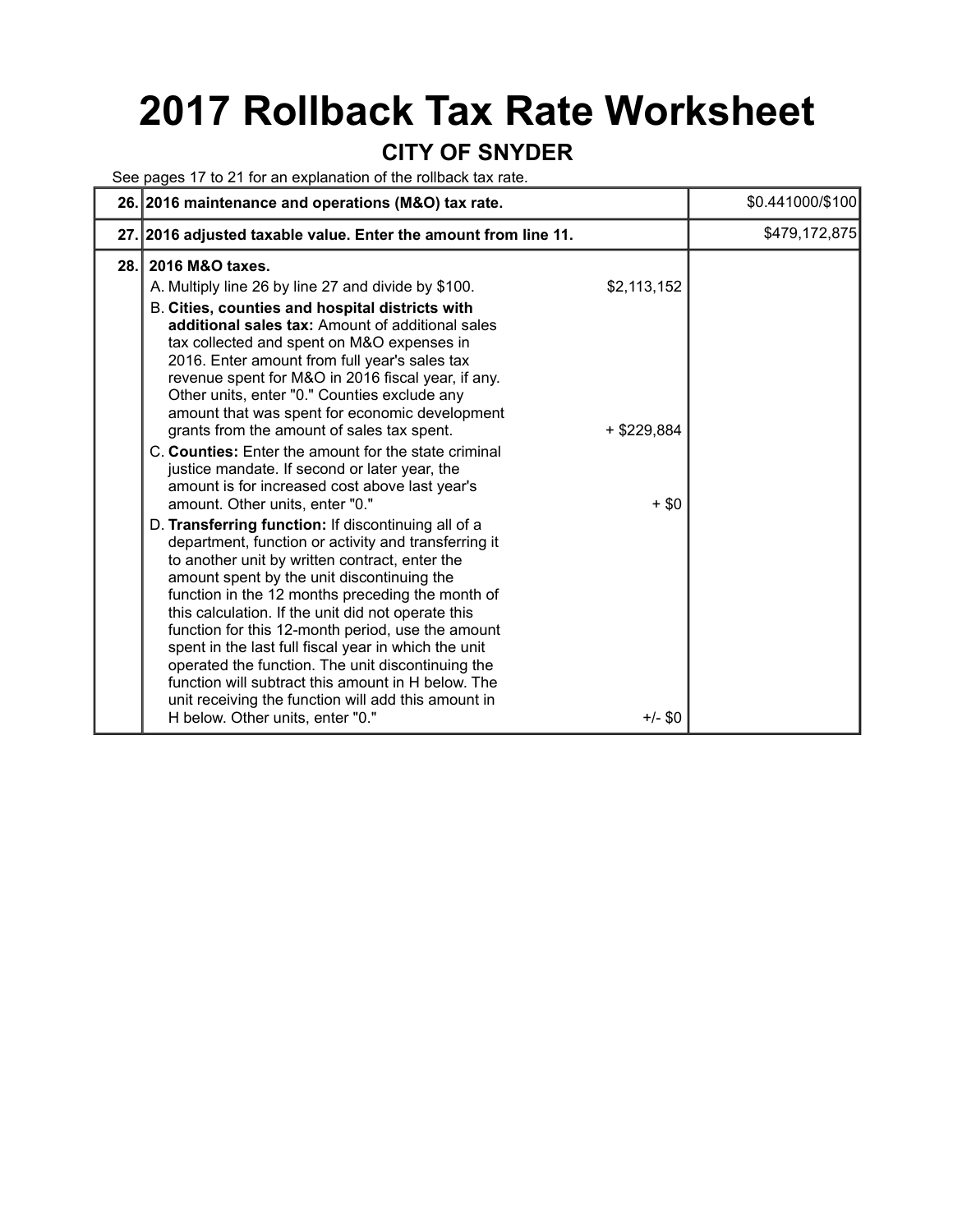# **2017 Rollback Tax Rate Worksheet (continued) CITY OF SNYDER**

| 28.<br>(cont.) | E. Taxes refunded for years preceding tax year<br>2016: Enter the amount of M&O taxes refunded<br>during the last budget year for tax years<br>preceding tax year 2016. Types of refunds<br>include court decisions, Section 25.25(b) and (c)<br>corrections and Section 31.11 payment errors. Do<br>not include refunds for tax year 2016. This line<br>applies only to tax years preceding tax year 2016.<br>$+ $1,518$<br>F. Enhanced indigent health care expenditures:<br>Enter the increased amount for the current year's<br>enhanced indigent health care expenditures<br>above the preceding tax year's enhanced indigent<br>health care expenditures, less any state<br>assistance.<br>$+$ \$0<br>G. Taxes in tax increment financing (TIF): Enter<br>the amount of taxes paid into the tax increment<br>fund for a reinvestment zone as agreed by the<br>taxing unit. If the unit has no 2017 captured<br>appraised value in Line 16D, enter "0."<br>$-$ \$47,344<br>H. Adjusted M&O Taxes. Add A, B, C, E and F. For<br>unit with D, subtract if discontinuing function and<br>add if receiving function. Subtract G. | \$2,297,210    |
|----------------|-----------------------------------------------------------------------------------------------------------------------------------------------------------------------------------------------------------------------------------------------------------------------------------------------------------------------------------------------------------------------------------------------------------------------------------------------------------------------------------------------------------------------------------------------------------------------------------------------------------------------------------------------------------------------------------------------------------------------------------------------------------------------------------------------------------------------------------------------------------------------------------------------------------------------------------------------------------------------------------------------------------------------------------------------------------------------------------------------------------------------------------|----------------|
|                | 29. 2017 adjusted taxable value.<br>Enter line 23 from the Effective Tax Rate Worksheet.                                                                                                                                                                                                                                                                                                                                                                                                                                                                                                                                                                                                                                                                                                                                                                                                                                                                                                                                                                                                                                          | \$458,611,733  |
|                | 30. 2017 effective maintenance and operations rate.<br>Divide line 28H by line 29 and multiply by \$100.                                                                                                                                                                                                                                                                                                                                                                                                                                                                                                                                                                                                                                                                                                                                                                                                                                                                                                                                                                                                                          | \$0.5009/\$100 |
|                | 31. 2017 rollback maintenance and operation rate.<br>Multiply line 30 by 1.08. (See lines 49 to 52 for additional rate for pollution<br>control expenses.                                                                                                                                                                                                                                                                                                                                                                                                                                                                                                                                                                                                                                                                                                                                                                                                                                                                                                                                                                         | \$0.5409/\$100 |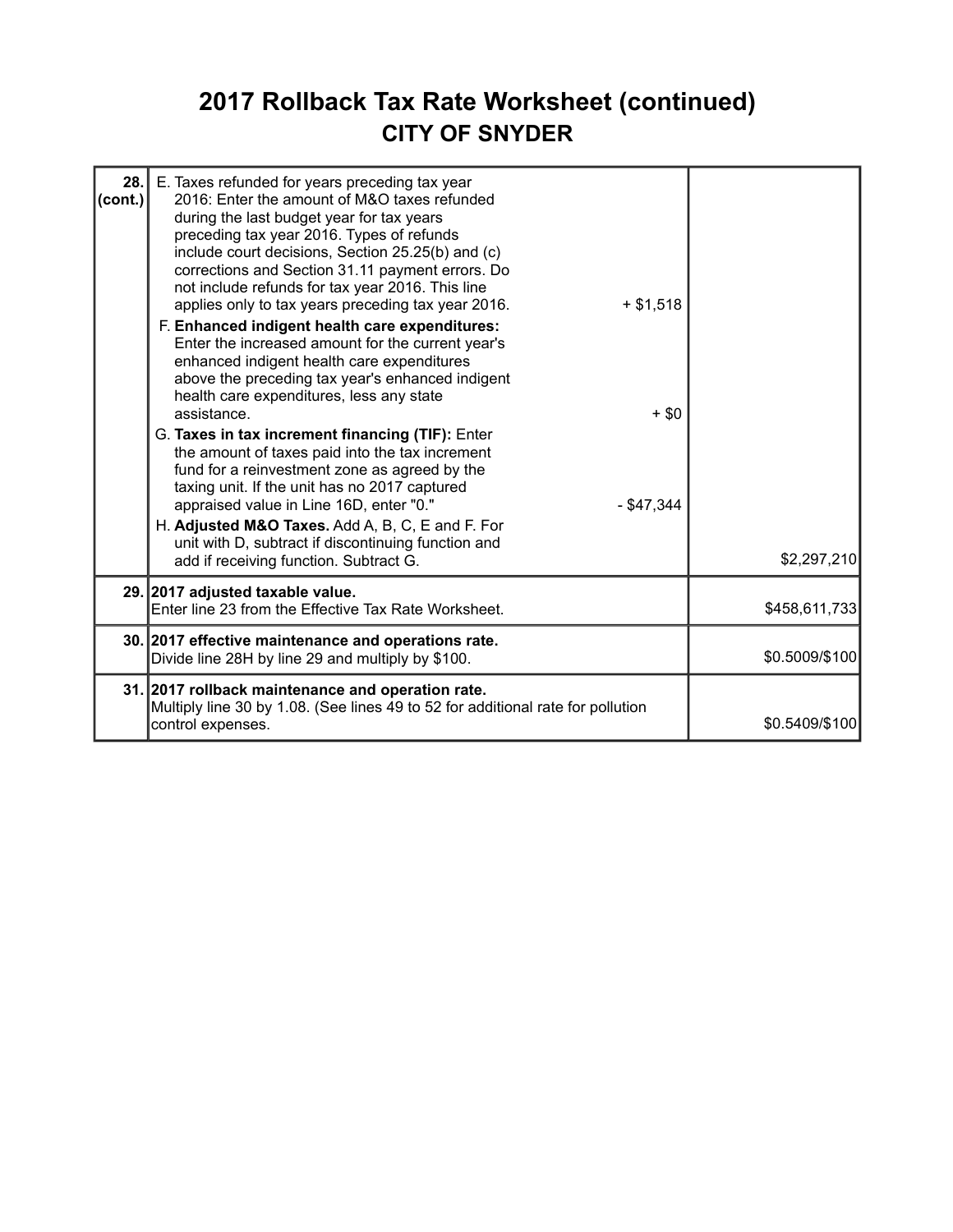# **2017 Rollback Tax Rate Worksheet (continued) CITY OF SNYDER**

| 32. | Total 2017 debt to be paid with property taxes and additional sales tax<br>revenue.<br>"Debt" means the interest and principal that will be paid on debts that:<br>(1) are paid by property taxes,<br>(2) are secured by property taxes,<br>(3) are scheduled for payment over a period longer than one year and<br>(4) are not classified in the unit's budget as M&O expenses.<br>A: Debt also includes contractual payments to other<br>taxing units that have incurred debts on behalf of this<br>taxing unit, if those debts meet the four conditions<br>above. Include only amounts that will be paid from<br>property tax revenue. Do not include appraisal<br>district budget payments. List the debt in Schedule B:<br>Debt Service.<br>\$0<br>B: Subtract unencumbered fund amount used to<br>reduce total debt.<br>$-\$0$<br>C: Subtract amount paid from other resources.<br>$-\$0$<br>D: Adjusted debt. Subtract B and C from A. | \$0            |
|-----|-----------------------------------------------------------------------------------------------------------------------------------------------------------------------------------------------------------------------------------------------------------------------------------------------------------------------------------------------------------------------------------------------------------------------------------------------------------------------------------------------------------------------------------------------------------------------------------------------------------------------------------------------------------------------------------------------------------------------------------------------------------------------------------------------------------------------------------------------------------------------------------------------------------------------------------------------|----------------|
|     |                                                                                                                                                                                                                                                                                                                                                                                                                                                                                                                                                                                                                                                                                                                                                                                                                                                                                                                                               |                |
|     | 33. Certified 2016 excess debt collections. Enter the amount certified by the<br>collector.                                                                                                                                                                                                                                                                                                                                                                                                                                                                                                                                                                                                                                                                                                                                                                                                                                                   | \$0            |
|     | 34. Adjusted 2017 debt. Subtract line 33 from line 32.                                                                                                                                                                                                                                                                                                                                                                                                                                                                                                                                                                                                                                                                                                                                                                                                                                                                                        | \$0            |
|     | 35. Certified 2017 anticipated collection rate. Enter the rate certified by the<br>collector. If the rate is 100 percent or greater, enter 100 percent.                                                                                                                                                                                                                                                                                                                                                                                                                                                                                                                                                                                                                                                                                                                                                                                       | 100.000000%    |
|     | 36. 2017 debt adjusted for collections. Divide line 34 by line 35.                                                                                                                                                                                                                                                                                                                                                                                                                                                                                                                                                                                                                                                                                                                                                                                                                                                                            | \$0            |
|     | 37. 2017 total taxable value. Enter the amount on line 19.                                                                                                                                                                                                                                                                                                                                                                                                                                                                                                                                                                                                                                                                                                                                                                                                                                                                                    | \$462,576,991  |
|     | 38. 2017 debt tax rate. Divide line 36 by line 37 and multiply by \$100.                                                                                                                                                                                                                                                                                                                                                                                                                                                                                                                                                                                                                                                                                                                                                                                                                                                                      | \$0.0000/\$100 |
|     | 39. 2017 rollback tax rate. Add lines 31 and 38.                                                                                                                                                                                                                                                                                                                                                                                                                                                                                                                                                                                                                                                                                                                                                                                                                                                                                              | \$0.5409/\$100 |
|     | 40. COUNTIES ONLY. Add together the rollback tax rates for each type of tax the<br>county levies. The total is the 2017 county rollback tax rate.                                                                                                                                                                                                                                                                                                                                                                                                                                                                                                                                                                                                                                                                                                                                                                                             |                |
|     | <b>Fund Name</b><br><b>Tax Rate</b><br>${field65.1}$<br>${field65.2}$                                                                                                                                                                                                                                                                                                                                                                                                                                                                                                                                                                                                                                                                                                                                                                                                                                                                         | $$$ /\$100     |

A taxing unit that adopted the additional sales tax must complete the lines for the *Additional Sales Tax Rate*. A taxing unit seeking additional rollback protection for pollution control expenses completes the *Additional Rollback Protection for Pollution Control*.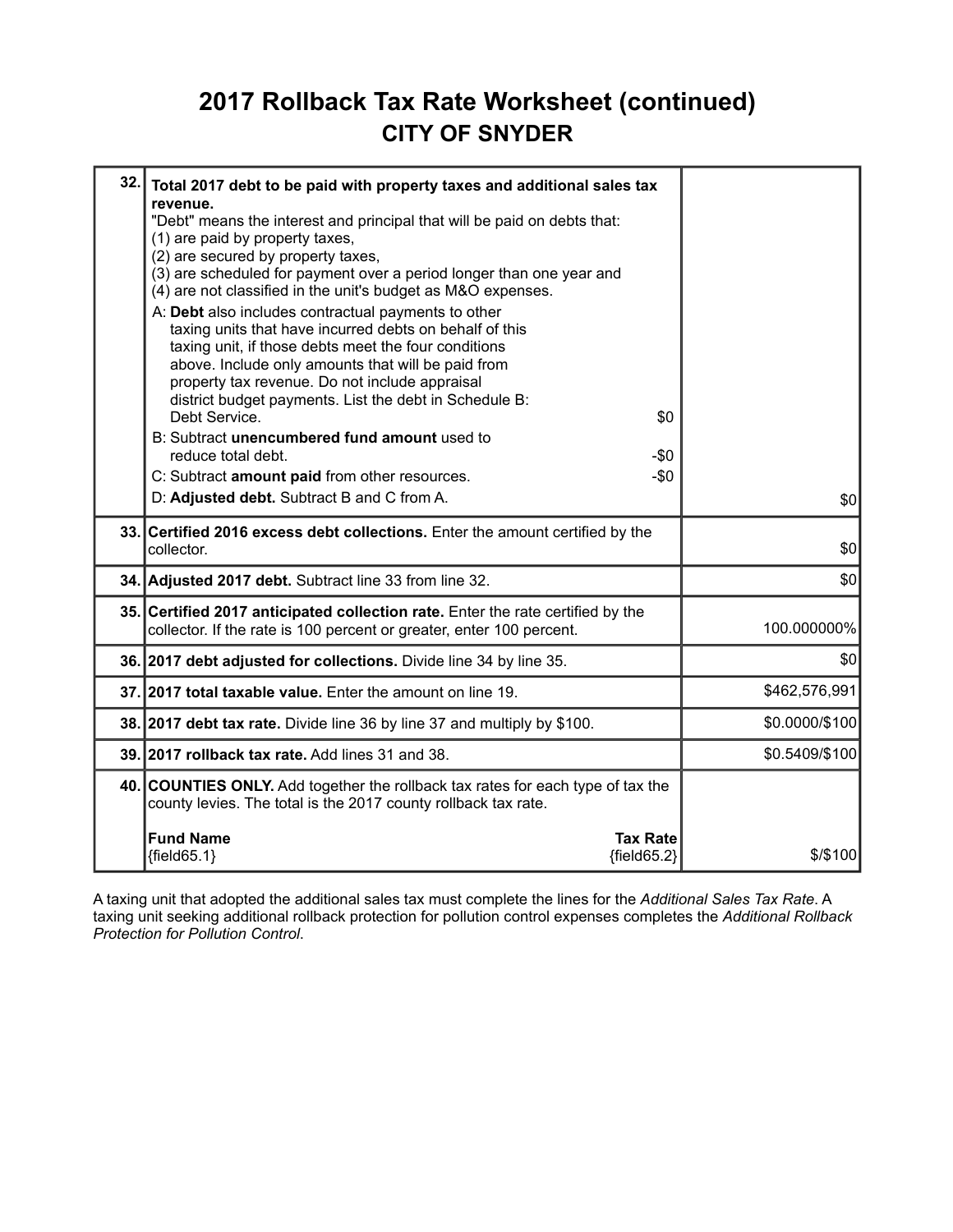# **Additional Sales Tax Rate Worksheet CITY OF SNYDER**

| 41. Units that adopted the sales tax in August or November 2016, or in January or<br>May 2017. Enter the Comptroller's estimate of taxable sales for the previous<br>four quarters. Units that adopted the sales tax before August 2016, skip this<br>line. | \$0            |
|-------------------------------------------------------------------------------------------------------------------------------------------------------------------------------------------------------------------------------------------------------------|----------------|
| 42. Estimated sales tax revenue. Counties exclude any amount that is or will be<br>spent for economic development grants from the amount of estimated sales tax<br>revenue.                                                                                 |                |
| UNITS THAT ADOPTED THE SALES TAX IN AUGUST OR NOVEMBER<br>2016, OR IN JANUARY OR MAY 2017. Multiply the amount on line 41 by the<br>sales tax rate (.01, .005, or .0025, as applicable) and multiply the result by<br>.95.                                  |                |
| $-OR-$                                                                                                                                                                                                                                                      |                |
| UNITS THAT ADOPTED THE SALES TAX BEFORE AUGUST 2016. Enter the<br>sales tax revenue for the previous four quarters. Do not multiply by .95.                                                                                                                 | \$225,465      |
| 43. 2017 total taxable value. Enter the amount from line 37 of the Rollback Tax<br>Rate Worksheet.                                                                                                                                                          | \$462,576,991  |
| 44. Sales tax adjustment rate. Divide line 42 by line 43 and multiply by \$100.                                                                                                                                                                             | \$0.0487/\$100 |
| 45. 2017 effective tax rate, unadjusted for sales tax. Enter the rate from line 24 or<br>25, as applicable, on the Effective Tax Rate Worksheet.                                                                                                            | \$0.4507/\$100 |
| 46. 2017 effective tax rate, adjusted for sales tax.                                                                                                                                                                                                        |                |
| UNITS THAT ADOPTED THE SALES TAX IN AUGUST OR NOVEMBER<br>2016, OR IN JANUARY OR MAY 2017. Subtract line 45 from line 46.                                                                                                                                   |                |
| $-OR-$                                                                                                                                                                                                                                                      |                |
| UNITS THAT ADOPTED THE SALES TAX BEFORE AUGUST 2016. Enter<br>line 46, do not subtract.                                                                                                                                                                     | \$0.4507/\$100 |
| 47. 2017 rollback tax rate, unadjusted for sales tax. Enter the rate from line 39 or<br>40, as applicable, of the rollback tax rate worksheet.                                                                                                              | \$0.5409/\$100 |
| 48. 2017 rollback tax rate, adjusted for sales tax. Subtract line 44 from line 47.                                                                                                                                                                          | \$0.4922/\$100 |

If the additional sales tax rate increased or decreased from last year, contact the Comptroller's office for special instructions on calculating the sales tax projection for the first year after the rate change.